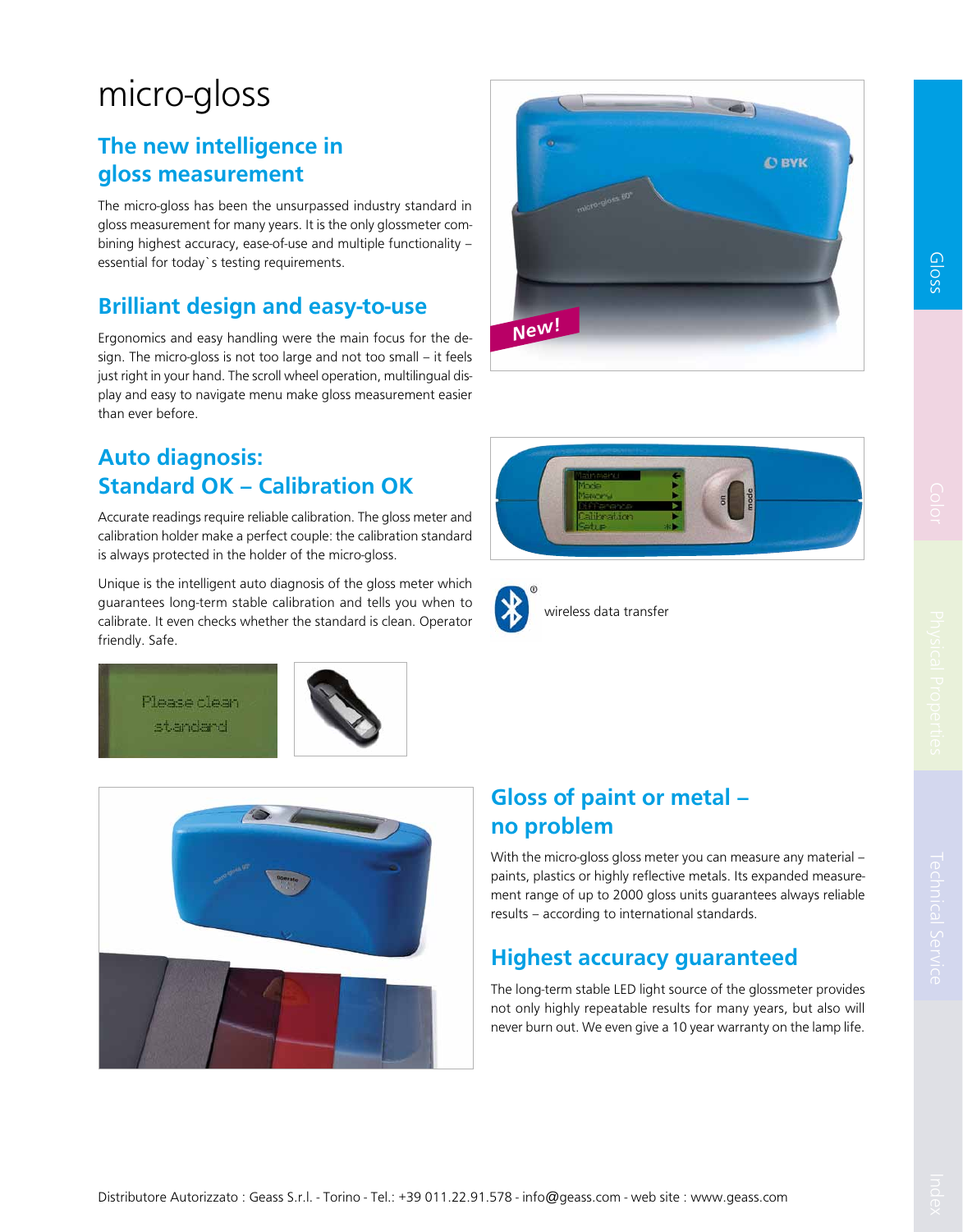#### Various measurement modes for efficient QC

Different tasks require different tools. The easy to turn scroll wheel of the glossmeter quickly shows you all needed functions – even without a PC:

Check uniformity on the sample?  $\rightarrow$  Continuous mode. With Min. and Max.

Compare the gloss difference to the target?  $\rightarrow$  Difference mode. With Pass/Fail.

Average several readings per panel?

- $\rightarrow$  Statistic mode. With all statistical data.
- Number of readings per sample are selectable.

Or just quickly check the gloss of a few samples? The Basic mode is your tool.



Basic mode

#### Fast and professional documentation

Every measurement series can be saved in the glossmeter under its own name. Input of sample names can be done quickly with the scroll wheel.

The included easy-link software allows direct data transfer to Excel® with your results immediately shown in a professional QC-report.



| <b>SILKBLUE</b> |               | BATCH F14 |                  |  |
|-----------------|---------------|-----------|------------------|--|
| €Й≞             | value<br>63.6 | 64.5      | n=03/05<br>stdev |  |



Statistic mode

Difference mode



Continuous mode

|                      | A26        |                | T Memory transfer 7, Online = OFF REDelete line B Delete sheet 12 Config 1. Tolerance (2) Help<br>٠ | BATCH F31 |           |         |            |           |            |                |    |
|----------------------|------------|----------------|-----------------------------------------------------------------------------------------------------|-----------|-----------|---------|------------|-----------|------------|----------------|----|
|                      | $\Lambda$  | $\overline{B}$ |                                                                                                     |           |           |         |            |           |            | $\overline{H}$ |    |
|                      |            |                |                                                                                                     |           | D         |         |            |           | ß          |                |    |
| т                    |            |                |                                                                                                     |           | QC Report |         |            |           |            |                |    |
| ä                    | Customer:  |                | F & K Ltd.                                                                                          |           |           |         |            |           | Plant      | Munich         |    |
| 3                    | Part Id.   |                | UD-385337                                                                                           |           |           |         |            |           | Department | QC             |    |
| $\ddot{4}$           |            |                |                                                                                                     |           |           |         |            |           |            |                |    |
| 5                    |            |                | <b>SILK BLUE</b>                                                                                    |           | Gloss 60° |         |            |           |            |                |    |
| g.                   | Sample     | n              | Date/Time                                                                                           |           | Average   | Std.Dev | Difference |           | PÆ         |                |    |
| 17                   | BATCH F22  | 5              | 10/28/02 10:35am                                                                                    |           | 63,3      | 0.3     | $-1.7$     |           | Pass       |                |    |
| 18                   | BATCH F23  | 6              | 10/28/02 10:37am                                                                                    |           | 61.6      | 0.9     | $-3,4$     |           | Pass       |                |    |
| 13                   | BATCH F24  | 5              | 10/28/02 10:37am                                                                                    |           | 62.8      | 0.6     | $-2.2$     |           | Pass       |                |    |
| 20                   | BATCH F25  | $\epsilon$     | 10/28/02 10:39am                                                                                    |           | 60.7      | 0.8     | $-4.3$     |           | Pass       |                |    |
| 21                   | BATCH F26  | 6              | 10/28/02 10:40am                                                                                    |           | 62.6      | 0,6     | $-2.4$     |           | Pass       |                |    |
| $\overline{z}$       | BATCH F27  | 5              | 10/28/02 10:40am                                                                                    |           | 65,0      | 0.6     | 0,0        |           | Pass       |                |    |
| 23                   | BATCH F28  | 5              | 10/28/02 10:46am                                                                                    |           | 64.1      | 0,2     | $-0.9$     |           | Pass       |                |    |
| $^{24}$              | BATCH F29  | 5              | 10/28/02 10:46am                                                                                    |           | 68.0      | 1,1     | 3,0        |           | Pass       |                |    |
| 35                   | BATCH F30  | 5              | 10/28/02 10:47am                                                                                    |           | 66,2      | 0.8     | 1,2        |           | Pass       |                |    |
| 26                   | BATCH F31  | 5              | 10/28/02 10:48am                                                                                    |           | 66.8      | 1.1     | 1,8        |           | Pass       |                |    |
|                      | Scale: 60* |                |                                                                                                     |           |           |         |            |           |            |                |    |
|                      | 75         |                | Average                                                                                             |           |           |         |            | Min: 60.0 | Max: 70.0  |                |    |
|                      |            |                |                                                                                                     |           |           |         |            |           |            |                |    |
|                      | 70         |                |                                                                                                     |           |           |         |            |           |            |                |    |
|                      |            |                |                                                                                                     |           |           |         |            |           |            |                |    |
|                      | 65         |                |                                                                                                     |           |           |         |            |           |            |                |    |
|                      |            |                |                                                                                                     |           |           |         |            |           |            |                |    |
|                      | 60         |                |                                                                                                     |           |           |         |            |           |            |                |    |
| 2.2020年2021年英国大学家第20 |            |                |                                                                                                     |           |           |         |            |           |            |                |    |
|                      | 55         |                |                                                                                                     |           |           |         |            |           |            |                |    |
| 40                   | F12<br>F13 |                | F14 F15 F16 F17 F18 F19 F20 F21 F22 F23 F24 F25 F26                                                 |           |           |         |            |           | F27<br>F29 | F29 F30<br>F31 |    |
| 141                  |            |                |                                                                                                     |           |           |         |            |           |            |                | чń |





## Data transfer with cable or wireless



Now data can be sent to your PC via USB-interface or *Bluetooth®* wireless technology. The wireless connection transfers data from the glossmeter within a distance of 10 meters (33 feet).

*Bluetooth®* is a registered trademark owned by Bluetooth SIG, Inc.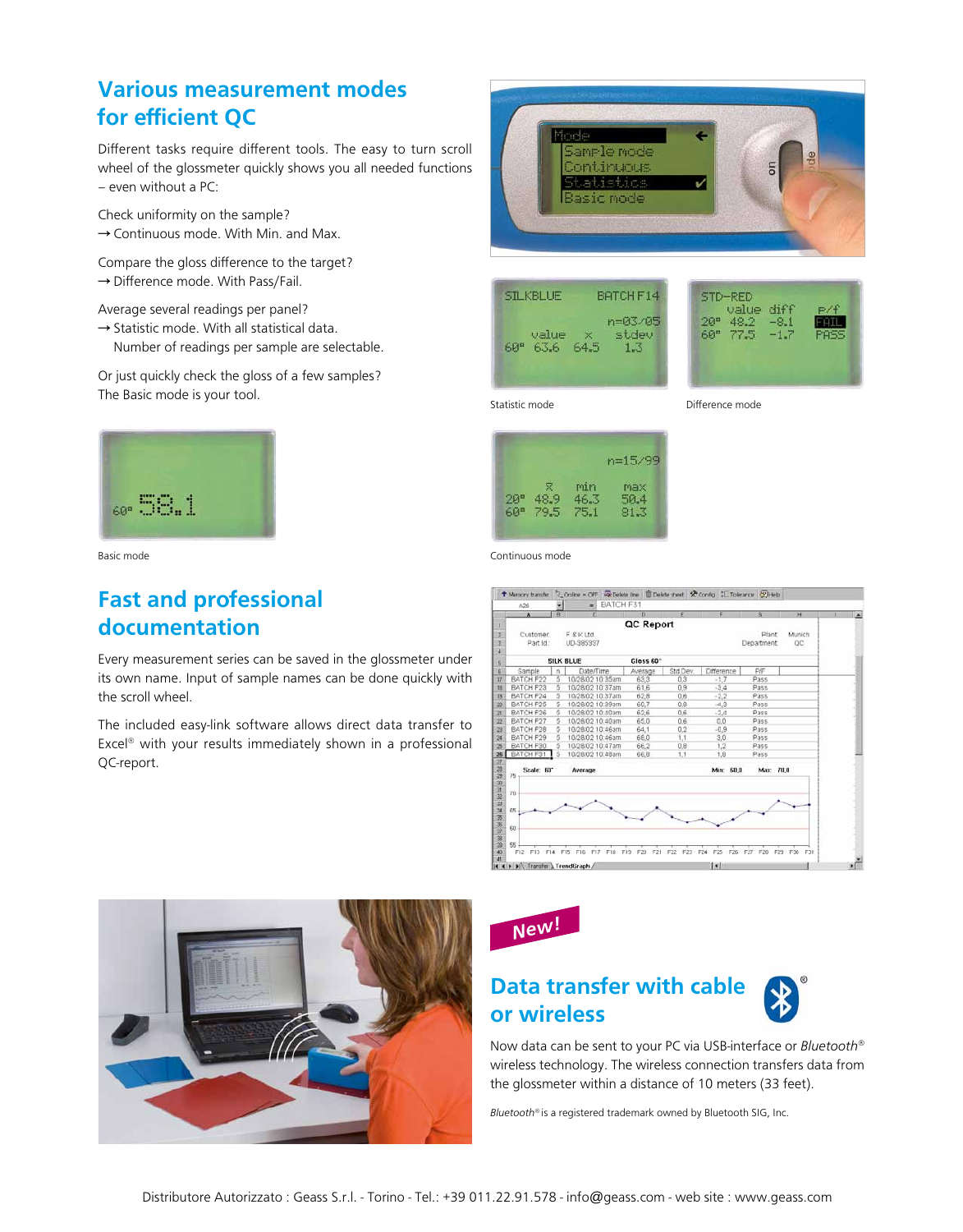# micro-TRI-gloss

#### See changes under the right angle – always and right away

#### High – medium – low gloss: What is your application?

micro-TRI-gloss combines 20°, 60°, 85° in one glossmeter – as handy as the one angle unit. Having three geometries in one unit allows you to be in compliance with international standards and to quickly recognize quality variations.



All selected angles measure at the same location and the results are displayed instantly – including Statistics, Difference or Pass/ Fail. The micro-TRI-gloss has all functions of the new glossmeter generation readily at hand.

| $ID - BED$<br>value diff e/f |                   |             |
|------------------------------|-------------------|-------------|
| $20^{\circ}$ $48.2^{\circ}$  | $-8.1$ <b>FEM</b> |             |
| 60° 77.5                     | $-1.7$            | <b>PRES</b> |

### The micro-gloss family: Overview of functions

| Long-term calibration           | with automatic check of the calibration standard      |  |  |
|---------------------------------|-------------------------------------------------------|--|--|
| Autorange                       | 0-2000 GU (20°)                                       |  |  |
|                                 | 0-1000 GU (60°)                                       |  |  |
|                                 | 0-160 GU (85°)                                        |  |  |
| <b>Measuring time</b>           | 0.5 seconds / geometry                                |  |  |
| <b>Statistics</b>               | number of readings per sample are selectable          |  |  |
|                                 | from $2$ to $99$                                      |  |  |
| <b>Difference and Pass/Fail</b> | memory for 50 standards with limits                   |  |  |
| Continuous                      | actual value, average, min., max.                     |  |  |
| Display in 3 columns            | actual value, average, std. dev., min., max., range,  |  |  |
| selectable                      | difference, pass/fail                                 |  |  |
| micro-TRI-gloss                 | simultaneous display 2 or 3 geometries                |  |  |
| Memory                          | 999 readings with date and time, with recall function |  |  |
| <b>Interface and Software</b>   | USB and Bluetooth®; easy-link (included)              |  |  |
| Menu guidance                   | English, French, German, Italian, Japanese,           |  |  |
| switchable                      | Polish, Portuguese, Russian, Spanish                  |  |  |
| Auto shut-off time              | selectable 10 - 99 seconds                            |  |  |
| Power supply                    | one 1.5V AA Alkaline Battery 10,000 readings          |  |  |
|                                 | or via USB-port                                       |  |  |
| <b>Operating temperature</b>    | 15 - 40 °C (60 - 104 °F)                              |  |  |
| <b>Relative humidity</b>        | up to 85 %, non-condensing                            |  |  |
|                                 |                                                       |  |  |



In order to obtain differences clearly over the whole range from matte to high gloss, three measurement geometries were specified in international glossmeter standards. Each geometry is optimized for a specific gloss range.



The different gloss of these two samples is more clearly shown in the 20° readings.

第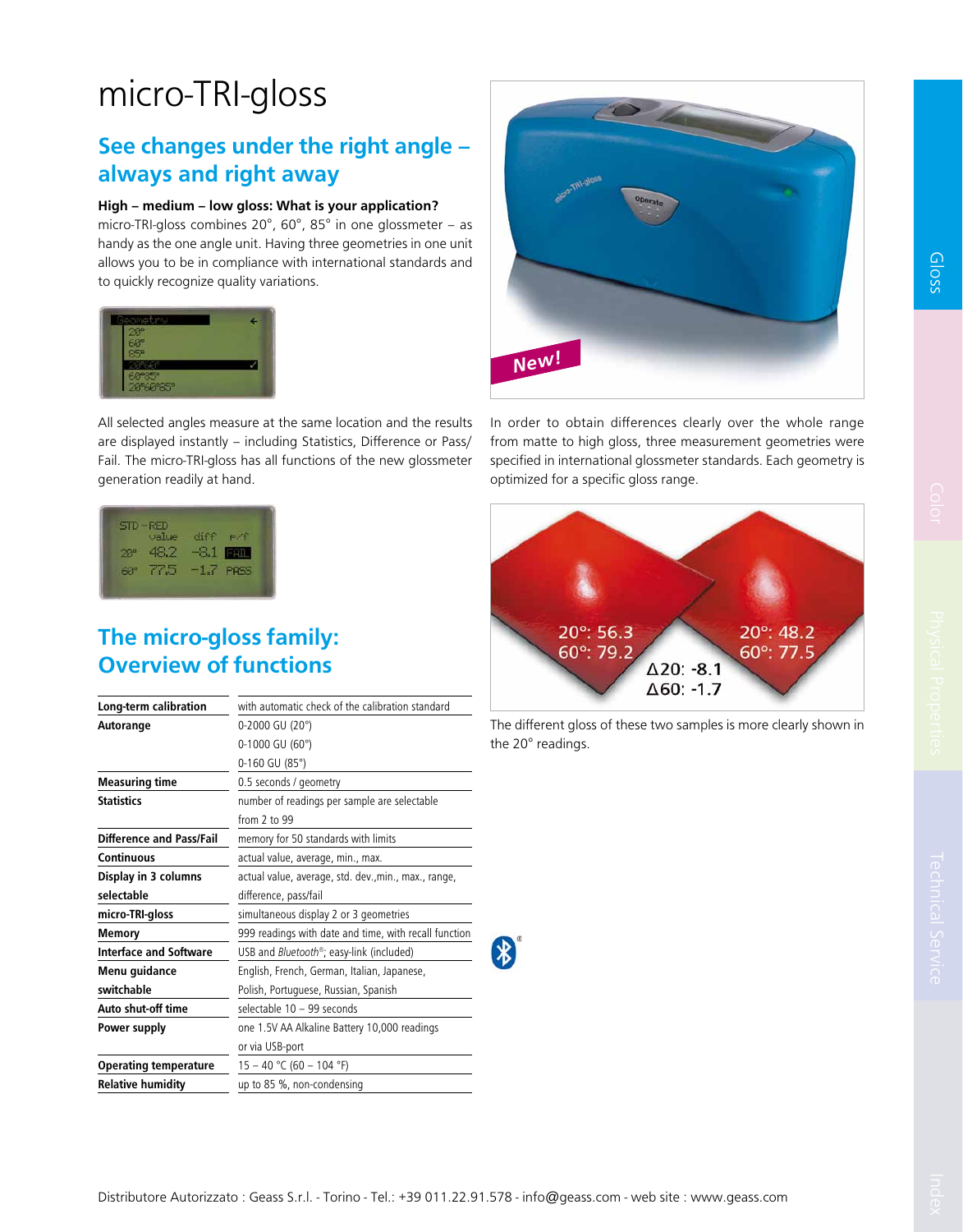## Glossmeters for toughest  *New!* QC requirements

Automotive interior design is becoming more and more important in purchasing decision. A variety of materials, from leather to plastics, are used and need to be harmonized. Additionally, surface structures vary from large grains to fine stipples, usually with very low gloss. In order to guarantee a uniform look among the various parts very tight tolerances are specified.

#### **Typical Tolerances: Gloss 60° < 5 gloss units ± 0.3 to 0.5 gloss units**

As a starting point master standard plaques are usually manufactured with flat and several grained areas. These are sent to parts suppliers as their target to achieve with actual production parts. As the master plaques and final parts are often made of different materials the suppliers work closely with the car maker. In the end final approval is given on a production part. This production part now becomes the standard for the supplier.



Instead of working with absolute gloss numbers, supplier production QC needs to be based on the signed-off part where only the differences are checked with the glossmeter. This procedure eliminates the reproducibility error as gloss is measured relatively on the same type of material and same surface.



### micro-gloss S family

Only testing instruments with excellent precision will be able to objectively control production. The new micro-gloss S family offers improved performance for 60° gloss in the critical low gloss range (0-10 GU). This excellent accuracy can be guaranteed due to our patented calibration procedure in the production of the glossmeters.

- For any material: paint, plastics or highly reflective metals
- Long-term stable calibration and automatic check of calibration standard
- Temperature stable data
- 10 year warranty on the light source
- Difference and Pass/Fail
- Statistics and Memory (999 readings)
- Easy menu operation with scroll wheel
- $\blacksquare$  easy-link software for direct transfer to Excel®
- Data transfer from the glossmeter to the PC via USB or *Bluetooth®* wireless technology



#### Technical Specifications

| <b>Measurement range</b> | $0 - 10$ GU  | $10 - 100$ GU | $100 - 2000$ GU |  |
|--------------------------|--------------|---------------|-----------------|--|
| <b>Repeatability</b>     | $\pm$ 0.1 GU | $\pm$ 0.2 GU  | $+0.2%$         |  |
| <b>Reproducibility</b>   | $+0.2$ GU    | $+05$ GU      | $+0.5%$         |  |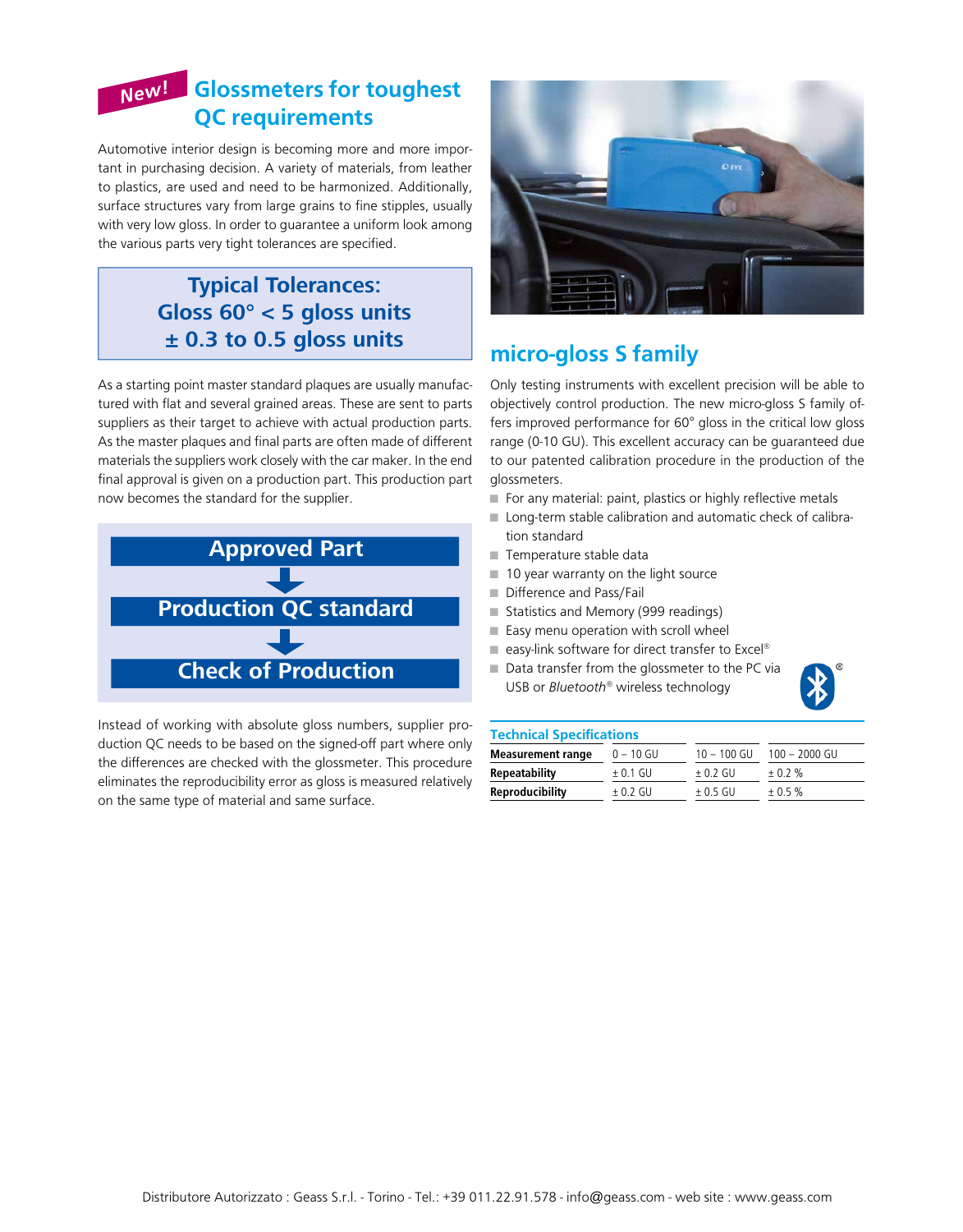# micro-gloss 45°/75°

### Gloss Measurement for Specific Applications

Specific applications require specific measuring angles. microgloss 45° and 75° are now available in the new gloss meter design with its proven benefits.

- Ergonomic design and userfriendly menu operation with scroll wheel.
- Automatic calibration with smart "Autodiagnosis" to check the condition of the calibration standard.
- Long-term stable LED light source provides highly repeatable results.
- 10 year warranty on the light source.



micro-gloss 75°: Specialized glossmeter for paper, paperboard and structured plastic e.g. vinyl siding.

| <b>Standards</b> |                       |  |  |  |  |
|------------------|-----------------------|--|--|--|--|
| ASTM             | C 346, D 2457, D 3679 |  |  |  |  |
| IIS              | 78741                 |  |  |  |  |
| <b>TAPPI</b>     | T480                  |  |  |  |  |

|            | <b>Technical Specifications</b> |                          |
|------------|---------------------------------|--------------------------|
| Geometry   | <b>Application</b>              | <b>Measurement Range</b> |
| 45°        | Ceramic, Plastic, Plastic Films | $0 - 180$ GU             |
| $75^\circ$ | Paper, Vinyl Siding             | $0 - 140$ GU             |

| New! | m. | œ | OBYK |
|------|----|---|------|
|      |    |   |      |
|      |    |   |      |

micro-gloss 45°: Specialized glossmeter for ceramics, plastics and plastic films.

## Multiple functionality for any task – and easy to use

- Continuous mode for uniformity evaluation over large areas.
- Difference and Pass/Fail for inspection and QC.

operat

- Statistics with average, standard deviation, min/max and range. Large memory for 999 readings.
- Professional documentation and direct transfer to Excel® with included easy-link software.

Samele mor  $st.$  at  $ist.$ **Basic mode** 

**COUNTRY** 

 $75° 48.9$ 

■ Data transfer via USB or *Bluetooth<sup>®</sup>* wireless technology.



select mode...

and measure

Appearance Color

Gloss

**UTNYL** 

 $n=12/99$ 

max

 $51.4$ 

min

45.3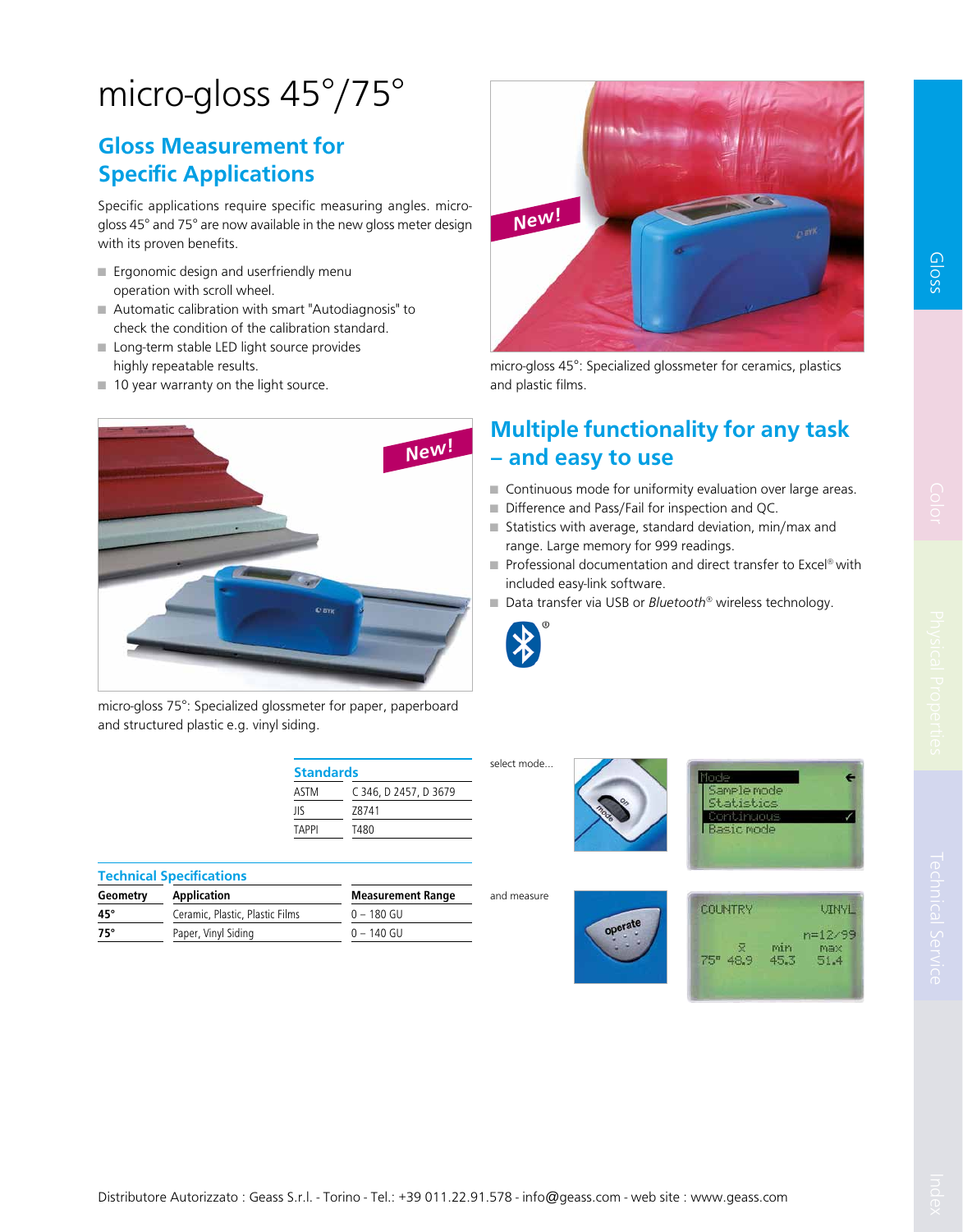

For Preventive Maintenance and Certification Services see page 267 – 270.



| <b>Standards</b> |               |  |  |  |
|------------------|---------------|--|--|--|
| <b>ISO</b>       | 2813, 7668    |  |  |  |
| ASTM             | D 523, D 2457 |  |  |  |
| DIN              | 67530         |  |  |  |
| JIS              | Z8741         |  |  |  |

#### Ordering Information Technical Specifications

| Cat. No. | Description                           | Geometry                                     | <b>Application</b>     | <b>Measuring Area</b>                   |
|----------|---------------------------------------|----------------------------------------------|------------------------|-----------------------------------------|
| AG-4440  | micro-gloss 20°                       | $20^{\circ}$                                 | high gloss             | $10 \times 10$ mm (0.4 $\times$ 0.4 in) |
| AG-4442  | micro-gloss 60°                       | $60^\circ$                                   | semi gloss             | 9 x 15 mm (0.35 x 0.6 in)               |
| AG-4444  | micro-gloss 85°                       | $85^\circ$                                   | low gloss              | 5 x 38 mm (0.2 x 1.5 in)                |
| AG-4446  | micro-TRI-gloss                       | $20^{\circ}$ , 60 $^{\circ}$ , 85 $^{\circ}$ | universal              | see single angle                        |
| AG-4450  | micro-gloss $60^\circ$ S              | $60^\circ$                                   | semi gloss             | 9 x 15 mm (0.35 x 0.6 in)               |
| AG-4452  | micro-TRI-gloss S                     | $20^{\circ}$ , 60 $^{\circ}$ , 85 $^{\circ}$ | universal              | see single angle                        |
| AG-4454  | micro-gloss 45°                       | $45^{\circ}$                                 | Ceramic, Plastic, Film | 9 x 13 mm (0.35 x 0.5 in)               |
| AG-4456  | micro-gloss 75°                       | $75^{\circ}$                                 | Paper, Vinyl Siding    | 7 x 24 mm (0.3 x 0.95 in)               |
| SE-4440  | Extended Warranty one year additional |                                              |                        |                                         |

#### Comes complete with:

Glossmeter Holder with integrated calibration tile Traceable certificate Software easy-link USB-cable Operating manual Battery Carrying case

| 2 U                            | ccoip indi                                      | ווויד. ט גיד. טן ווווויטו גיטו |  |  |
|--------------------------------|-------------------------------------------------|--------------------------------|--|--|
| $60^\circ$                     | semi gloss                                      | 9 x 15 mm (0.35 x 0.6 in)      |  |  |
| $85^\circ$                     | low gloss                                       | 5 x 38 mm (0.2 x 1.5 in)       |  |  |
| 20°, 60°, 85°                  | universal                                       | see single angle               |  |  |
| $60^\circ$                     | semi gloss                                      | 9 x 15 mm (0.35 x 0.6 in)      |  |  |
| 20°, 60°, 85°                  | universal                                       | see single angle               |  |  |
| $45^{\circ}$                   | Ceramic, Plastic, Film                          | 9 x 13 mm (0.35 x 0.5 in)      |  |  |
| $75^\circ$                     | Paper, Vinyl Siding                             | 7 x 24 mm (0.3 x 0.95 in)      |  |  |
|                                |                                                 |                                |  |  |
| Measurement range <sup>1</sup> | $0 - 100$ GU                                    | 100 - 2000 GU                  |  |  |
| Repeatability <sup>2</sup>     | $± 0.2$ GU                                      | ± 0.2 %                        |  |  |
| Reproducibility <sup>2</sup>   | $± 0.5$ GU                                      | ± 0.5 %                        |  |  |
| Spectral sensitivity           | CIE 1931 standard observer for illuminant CIE-C |                                |  |  |
| Interface                      | USB and Bluetooth® wireless technology          |                                |  |  |
| <b>Dimensions</b>              | 155 x 73 x 48 mm (6.1 x 2.9 x 1.9 in)           |                                |  |  |
| Weight                         | 0.4 kg (0.9 lbs)                                |                                |  |  |

Free 1x preventive maintenance service during warranty period

<sup>1</sup> for 45° and 75° glossmeters see page 23

² for S-Type glossmeters see page 22

| <b>Ordering Information</b> |                    | A۰ |
|-----------------------------|--------------------|----|
| Cat. No.                    | <b>Description</b> |    |
| AG-4405                     | USB-cable          | Fo |
| AG-4545                     | BYKWARE easy-link  | So |

#### ccessories

r data transfer from the glossmeter to a PC, USB-A

ftware for direct data transfer and documentation in Excel® (see page 26)



Special Introductory Offer

– valid only for a limited time.

AG-4442 micro-gloss 60° AG-4446 micro-TRI-gloss



Trade-in any gloss meter (all brands accepted) and receive a discount toward the purchase of a new micro-gloss. Please call us for additional information.